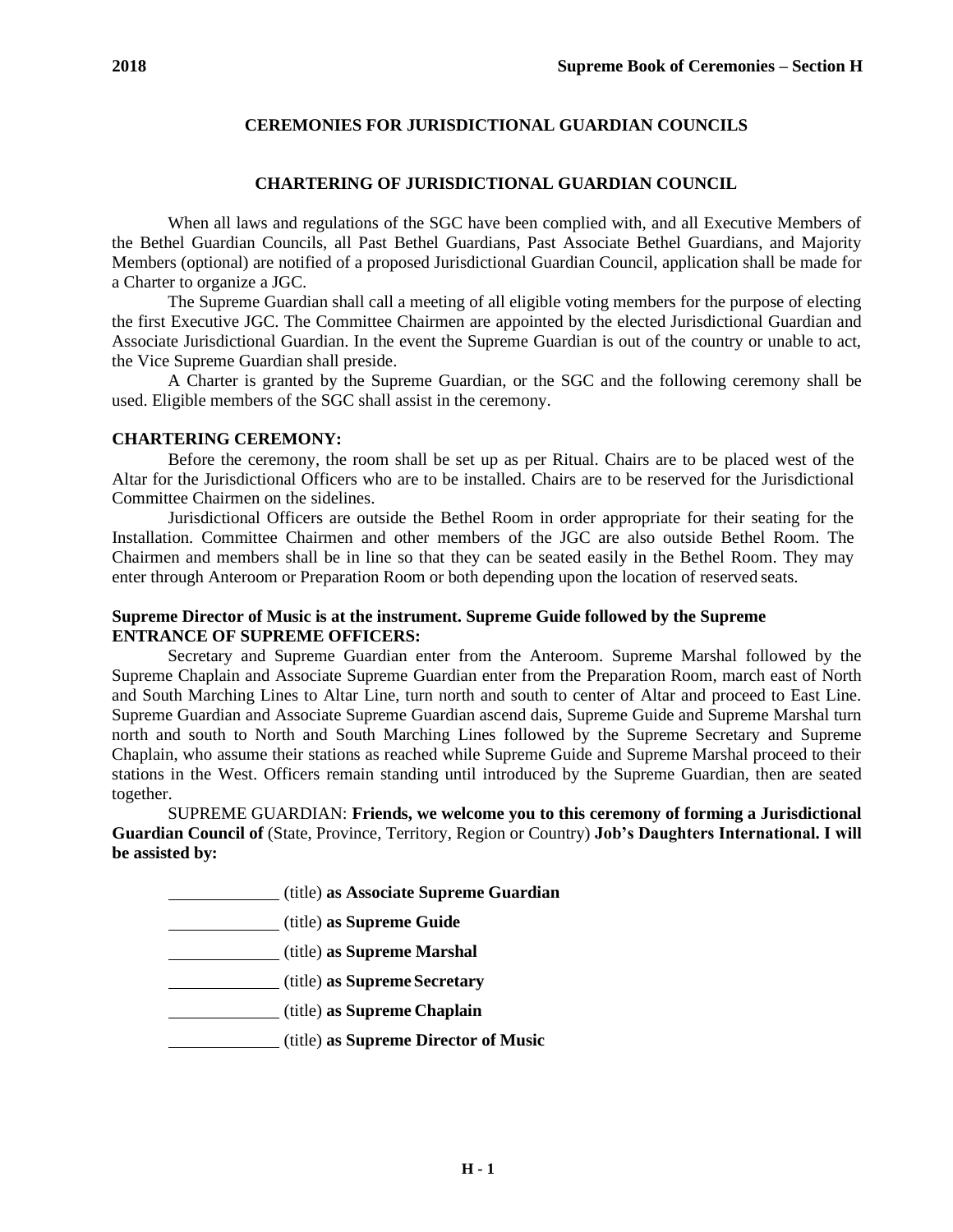## **Supreme Guide and Supreme Marshal, you will retire and invite the Officers who are to be installed to enter.**

Supreme Guide and Supreme Marshal step to West Marching Line, turn south and north, march to South and North Marching Lines, turn west, bow to Jurisdictional Officers who are waiting at the Anteroom and Preparation Room doors. Officers follow Supreme Guide and Supreme Marshal who proceed east to the Altar Line, turn to center of Bethel Room, march on Altar Line to Altar, turn west and allow Jurisdictional Officers to march to seats. Supreme Guide and Supreme Marshal assume Waiting Stations as per Ritual.

SUPREME GUARDIAN: **Supreme Guide and Supreme Marshal, you will retire and invite the Committee Chairmen and other members of this Jurisdictional Guardian Council to enter.** Supreme Guide and Supreme Marshal leave Waiting Stations proceed to the West, and escort members of the JGC to seats reserved for them. One rap of gavel (\*).

SUPREME GUARDIAN: **Supreme Marshal, you will present the National Emblem west of the Altar.** Supreme Marshal retires and presents National Emblem as per Ritual. Musician plays suitable music. Three raps of gavel (\*\*\*) as Supreme Marshal enters with National Emblem. One verse of National Anthem is sung.

SURPREME GUARDIAN: **Supreme Marshal, you will place the Flag in the East.** Supreme Marshal proceeds as per Ritual. Pledge may be omitted if not the custom of the government.

SUPREME GUARDIAN: **All Citizens of** (country) **will join in pledging allegiance to the Flag.** One rap of gavel (\*). Supreme Marshal returns to station as per Ritual.

SUPREME GUARDIAN: **Supreme Secretary, you will read the Charter authorizing the formation of this Jurisdictional Guardian Council, and names of the members who, as their names are read, will rise and remain standing.** Supreme Secretary reads Charter and list of names.

SUPREME GUARDIAN: **Supreme Guide and Supreme Marshal, you will present the Committee Chairmen and members on the sidelines to form a semicircle around the Officers.** Supreme Guide and Supreme Marshal use regular lines of march as per Ritual. When in position, the Supreme Guide and Supreme Marshal return to Waiting Stations.

SUPREME GUARDIAN: **Supreme Chaplain, you will lead us in prayer.** Three raps of gavel (\*\*\*). Supreme Chaplain approaches the Altar as per Ritual, opens Bible, and kneels. Altar music is played. SUPREME CHAPLAIN: **Our Father, we ask you to bless these persons who are about to assume**

**the responsibilities of directing the affairs of this Jurisdictional Guardian Council. Give to them the strength, courage, and wisdom to create an organization for our Masonic Daughters that will be so**

**filled with the spirit of patience and faith that it will be a benefit not only to those connected with Job's Daughters International, but to all with whom they come in contact. Be with them in their endeavors and guide them so all that they do will bring honor to Thy name. Amen.** Supreme

Chaplain returns to station as per Ritual. One rap of gavel (\*).

SUPREME GUARDIAN: **Members of the Jurisdictional Guardian Council, you will rise, place your right hand over your heart and assume the following Obligation:**

**In the presence of God and these witnesses – I solemnly and sincerely promise – to conform to and support the Constitution, Bylaws, and Standard Operating Procedures – of Job's Daughters International – and all the Rules and Regulations of this Jurisdictional Guardian Council – that I will faithfully perform all the duties – and obligations devolving upon me – and I will promote the welfare – the future growth – and the prosperity of this organization.**

Supreme Guardian goes to the Altar with the Charter and gavel. Stands east of the Altar.

SUPREME GUARDIAN: **In presenting this Charter, may I impress upon you that your interest, your enthusiasm and your continued labor will be the key to the future success of this Chartered Jurisdictional Guardian Council.** Supreme Guardian goes around Altar and gives Charter to the Jurisdictional Guardian. She then returns to the East.

SUPREME GUARDIAN: **Supreme Guide and Supreme Marshal, you will conduct the members of the Jurisdictional Guardian Council to their seats, after which you will return to your waiting stations for the Proclamation.** Supreme Guide and Supreme Marshal use regular lines of march to conduct the members to the seats reserved for them. One rap of gavel (\*).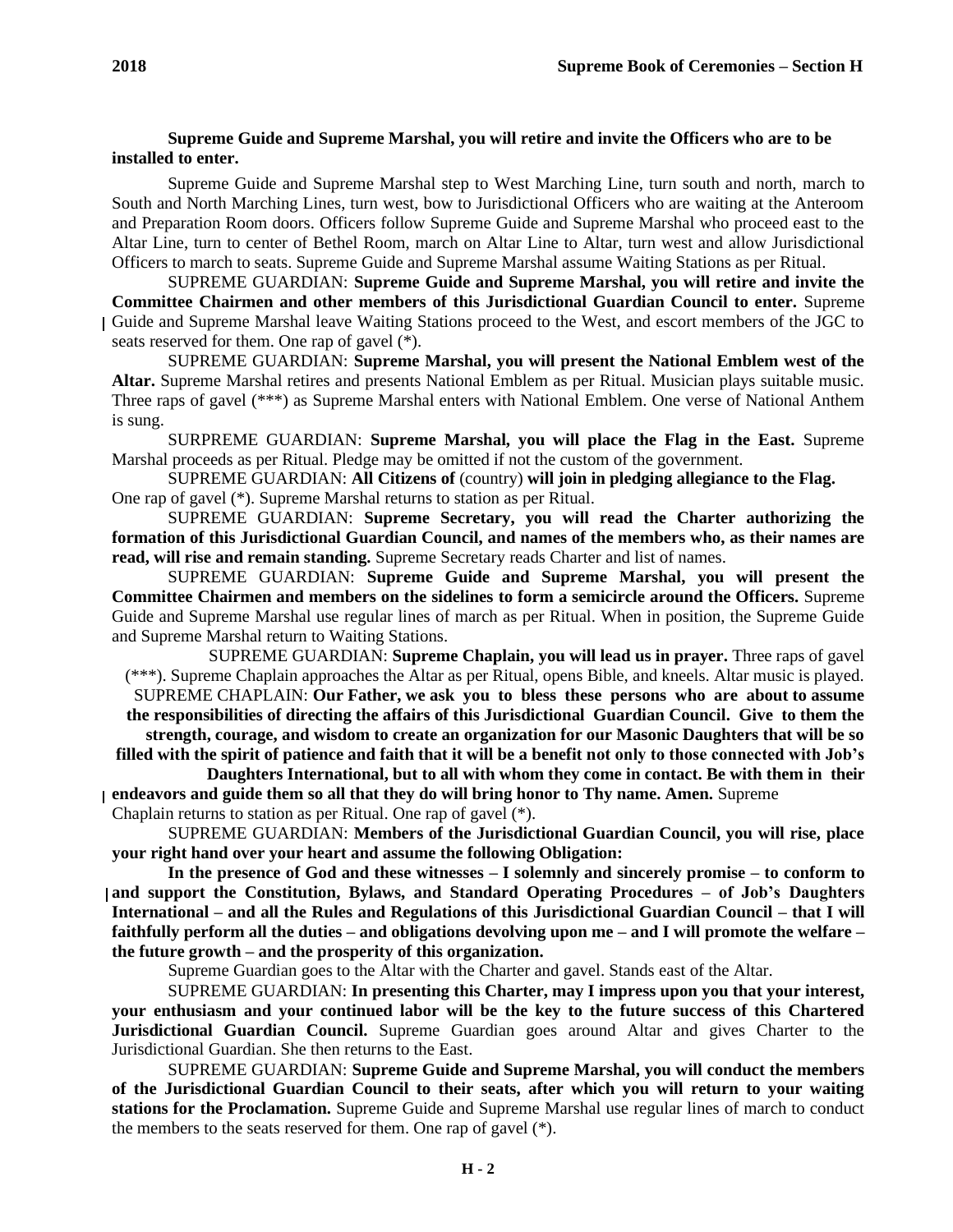SUPREME GUARDIAN: **Supreme Secretary, you will make the Proclamation.**

SUPREME GUARDIAN: **I now proclaim this Jurisdictional Guardian Council to be regularly organized and chartered as the Jurisdictional Guardian Council of** (State, Province, Territory, Region or Country) **Job's Daughters International, under the authority of the Supreme Guardian Council.** One rap of gavel (\*).

SUPREME GUARDIAN: **We will now proceed to install the Jurisdictional Officers and Committee Chairmen, who have been elected or appointed to serve this Jurisdictional Guardian Council for the ensuing term.**

There may be a short recess at this time if approved by the Supreme Guardian. The new Charter shall be placed in the East before proceeding with the Installation of JGC Officers.

#### **INSTALLATION OF JURISDICTIONAL GUARDIAN COUNCIL**

Order of installation: (order may be reversed) Jurisdictional Guardian Associate Jurisdictional Guardian Vice Jurisdictional Guardian Vice Associate Jurisdictional Guardian Jurisdictional Secretary and Jurisdictional Treasurer (or Jurisdictional Secretary/Treasurer) Committee Chairmen

Any floor plan with appropriate music planned by the incoming Jurisdictional Guardian may be used for the entrance and Installation of the Jurisdictional Officers.

Committee Chairmen should be seated together on the sidelines prior to the meeting. Throughout this ceremony the Installing Guide and Installing Marshal use lines of march and floor work as outlined in the Bethel Installation Ceremony.

The Installing Musician shall take her place at the instrument. The Installing Officers leave the line as their stations are reached.

ASSOCIATE INSTALLING OFFICER: **I have the honor of introducing** (title) **who will preside as Installing Officer for this ceremony.** Presents gavel.

INSTALLING OFFICER: **I have the honor of introducing** (title) **who will preside as Associate Installing Officer.**

INSTALLING OFFICER: **We have assembled this evening** (afternoon) **for the purpose of installing the newly elected and appointed Officers of the Jurisdictional Guardian Council of** (State, Province, or Country)**, International Order of Job's Daughters. In installing these Officers, I will be assisted by:**

(title) **as Installing Guide**

(title) **as Installing Marshal**

(title) **as Installing Chaplain**

(title) **as InstallingMusician**

(title) **as Installing Secretary**

(title) **as Installing Flag Bearer**

**Installing Guide and Installing Marshal, you will retire and escort into the room the newly elected and appointed Officers who are to serve this Jurisdictional Council for the ensuing year.**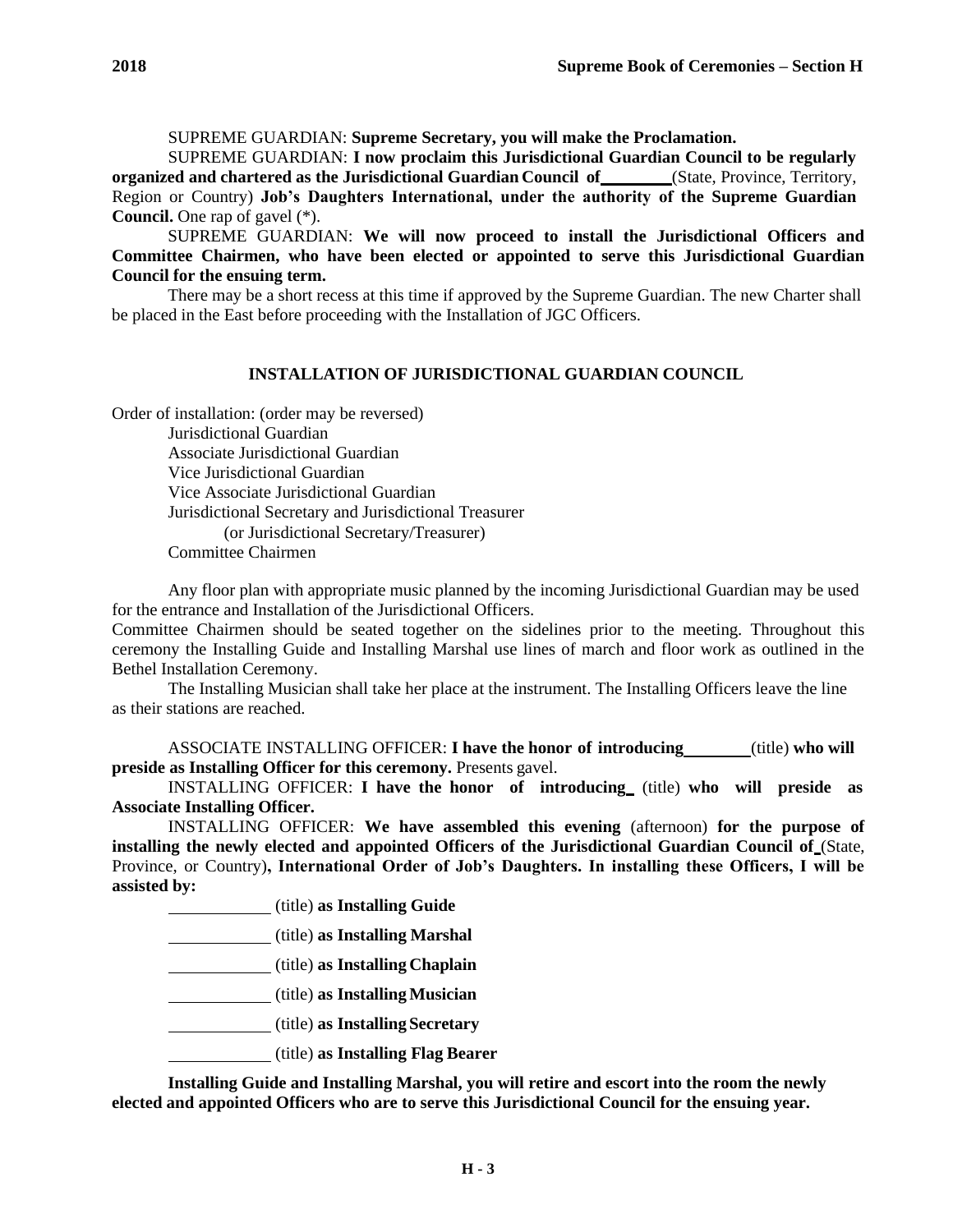# INSTALLING OFFICER: **Installing Guide, Installing Marshal and Installing Flag Bearer, you will escort the Flag of our Country into the room.**

Installing Guide and Installing Marshal retire to Preparation Room followed by the Installing Flag Bearer. (Diagram 16) Three raps of gavel (\*\*\*) as Flag Bearer returns with the Flag followed by the Installing Guide and Installing Marshal. Installing Guide and Installing Marshal wait on the sidelines. When Flag is west of Altar, sing one verse of National Anthem. (Diagram 16)

INSTALLING OFFICER: **Installing Flag Bearer, you will place the Flag in the East.** Installing Flag Bearer proceeds to the East. Installing Guide and Installing Marshal proceed east of North Marching Line. (Diagram 16) Pledge may be omitted if not the custom of the government.

INSTALLING OFFICER: **All citizens of** (Country) **will join in pledging allegiance to the Flag.**  One rap of gavel (\*) as Flag Bearer turns to return to station. Installing Marshal and Installing Guide escort Installing Flag Bearer to station. (Diagram 17) Escort of other flags is optional.

INSTALLING OFFICER: **We will now install into their respective stations, the Officers and Committee Chairmen who have been elected and appointed to serve this Jurisdictional Guardian Council for the ensuing year. Before proceeding, we will ask the blessing of our Heavenly Father. Installing Chaplain, you will attend at the Altar.** Three raps of gavel (\*\*\*). Installing Chaplain attends at the Altar and opens Bible. Kneels

INSTALLING CHAPLAIN: **Heavenly Father, let Your blessings rest upon us as we seek to do Your will. Give to these officers who are about to assume leadership of our Daughters in this jurisdiction, wisdom, courage, and love. Help them as they guide these Daughters in their journey through Job's Daughters. Bless our Order, our Daughters and our leaders as they strive to reach their goals. Amen.** Installing Chaplain returns to station. One rap of gavel (\*).

INSTALLING OFFICER: **Installing Secretary, you will call the roll of Officers and Committee Chairmen elected and appointed to serve this Jurisdictional Guardian Council for the ensuing term, who as their names are read, will rise and remain standing.** Installing Secretary reads office, name, and titles.

INSTALLING OFFICER: **You will place your right hand over your heart and repeat the following Obligation:**

**I solemnly affirm on my honor – that I will conform to the Constitution, Bylaws, and Standard Operating Procedures – of the Supreme Guardian Council – and the Manual of Rules and Regulations – of the Jurisdictional Guardian Council of** (State, Province, Territory, Region or Country) **That I will faithfully perform – the duties of my office – and endeavor to promote the welfare – and prosperity of our Order; that I will strive – to promote the welfare and growth – of this organization – and encourage in our Daughters – the practice of those virtues – principles and lofty ideals – which adorn womanhood – and make life rich, full and abundant.** One rap of gavel(\*).

INSTALLING OFFICER: **Installing Guide and Installing Marshal, you will present the Jurisdictional Guardian at the Altar, cause her to kneel and place her hands on the Holy Bible.**

When in position, Installing Officer proceeds. The Installing Officer may install the Jurisdictional Guardian from the East or at the Altar. If she leaves the East, she shall take the gavel with her.

INSTALLING OFFICER: **You will repeat after me: I sincerely promise that I will faithfully obey – and be guided by – the Constitution, Bylaws, and Standard Operating Procedures – of the Supreme Guardian Council – and the Manual of Rules and Regulations – of this Jurisdictional Guardian Council – Job's Daughters International – that I will perform the duties of my office – to the best of my ability – that I will promote the growth of our Order and foster its welfare – and that I will strive to be fair and impartial– in the exercise of the powers of my office – so help me God. Amen.**

Jurisdictional Guardian rises. Solo or appropriate selection may precede her escort to the East.

If the Installing Officer is at the Altar, she may escort the Jurisdictional Guardian to the East. The Installing Guide and Installing Marshal go to Waiting Stations. If she does not escort the Jurisdictional Guardian to the East or if she remains in the East, she says: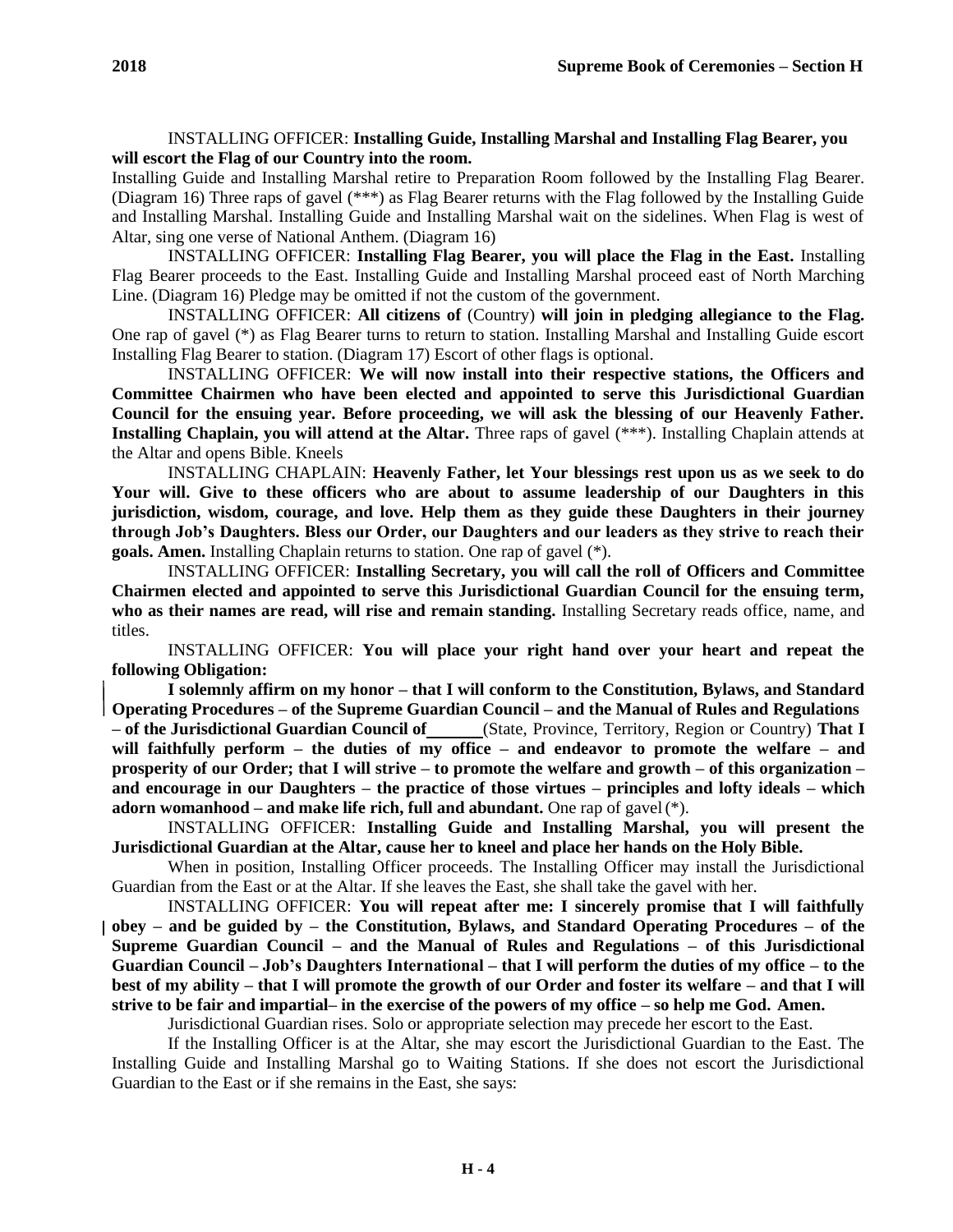INSTALLING OFFICER: **Installing Guide and Installing Marshal, you will escort the Jurisdictional Guardian to the East.** Installing Guide and Installing Marshal proceed to Altar Line, with Jurisdictional Guardian in center, march to East Line.

Jurisdictional Guardian ascends Dais, Installing Guide and Installing Marshal back to Custodians' pedestals, facing each other. Three raps of gavel (\*\*\*). Jurisdictional Guardian is introduced.

INSTALLING OFFICER: **Jurisdictional Guardian, the duties of your office are defined in the Manual of Rules and Regulations of this Jurisdictional Guardian Council and Constitution, Bylaws, and Standard Operating Procedures of the Supreme Guardian Council, which are entrusted in your care. Into your custody is given the Charter of this Jurisdictional Guardian Council. To you is now entrusted the guidance and control of our Order in this jurisdiction. Yours is an office of great responsibility as the welfare and growth of the organization depends upon the manner in which you conduct its affairs. We pray that our Heavenly Father will give you courage to meet every difficulty, wisdom to judge each question aright and grace to sustain you in the performance of every duty.** One rap of gavel (\*). Installing Officer hands gavel to the Associate Installing Officer.

ASSOCIATE INSTALLING OFFICER: **Installing Guide and Installing Marshal, you will present the Associate Jurisdictional Guardian at the Altar. (**When in position.) **Associate Jurisdictional Guardian, it is your duty to assist the Jurisdictional Guardian in the performance of her duties, to assist her in all matters pertaining to the welfare of the Order and its relationship to Freemasonry, and to preside when requested to do so. You should make yourself familiar with the laws pertaining to the Order. You should encourage activities with the other Masonic Orders. Are you willing to assume these responsibilities?** (Answer: I am.)

Solo or appropriate selection may precede his escort to the East.

ASSOCIATE INSTALLING OFFICER: **Installing Guide and Installing Marshal, you will escort the Associate Jurisdictional Guardian to the East.** Three raps of gavel (\*\*\*). Introduces the Associate Jurisdictional Guardian. One rap of gavel (\*). Returns gavel to the Installing Officer.

INSTALLING OFFICER: **Installing Guide and Installing Marshal, you will present the Vice Jurisdictional Guardian at the Altar.** (When in position.) **Vice Jurisdictional Guardian, it is your duty to assist the Jurisdictional Guardian and assume her duties during her absence or disability. It is also your duty to promote the growth and welfare of the Order. You should prepare yourself by careful study of our laws and encourage our Daughters in their efforts to promote the success of our Order. Are you willing to assume these responsibilities?** (Answer: I am.)

**Installing Guide and Installing Marshal, you will escort the Vice Jurisdictional Guardian to the East.** Introduces the Vice Jurisdictional Guardian. Installing Guide and Installing Marshal return to Waiting Station. Installing Officer hands gavel to Associate Installing Officer.

ASSOCIATE INSTALLING OFFICER: **Installing Guide and Installing Marshal, you will present the Vice Associate Jurisdictional Guardian at the Altar.** (When in position.) **Vice Associate Jurisdictional Guardian, it is your duty to assist the Associate Jurisdictional Guardian and assume his duties during his absence. Your past experience and a careful study of our laws will prepare you for the performance of these important duties. Are you willing to assume these responsibilities?** (Answer: I am.)

**Installing Guide and Installing Marshal, you will escort the Vice Associate Jurisdictional Guardian to the East.** Introduces the Vice Associate Jurisdictional Guardian. Installing Guide and Installing Marshal return to Waiting Stations. Associate Installing Officer returns gavel toInstalling Officer.

INSTALLING OFFICER: (If both a Jurisdictional Secretary and a Jurisdictional Treasurer are to be installed.) **Installing Guide and Installing Marshal, you will present the Jurisdictional Secretary and Jurisdictional Treasurer at the Altar.** (When in position.)